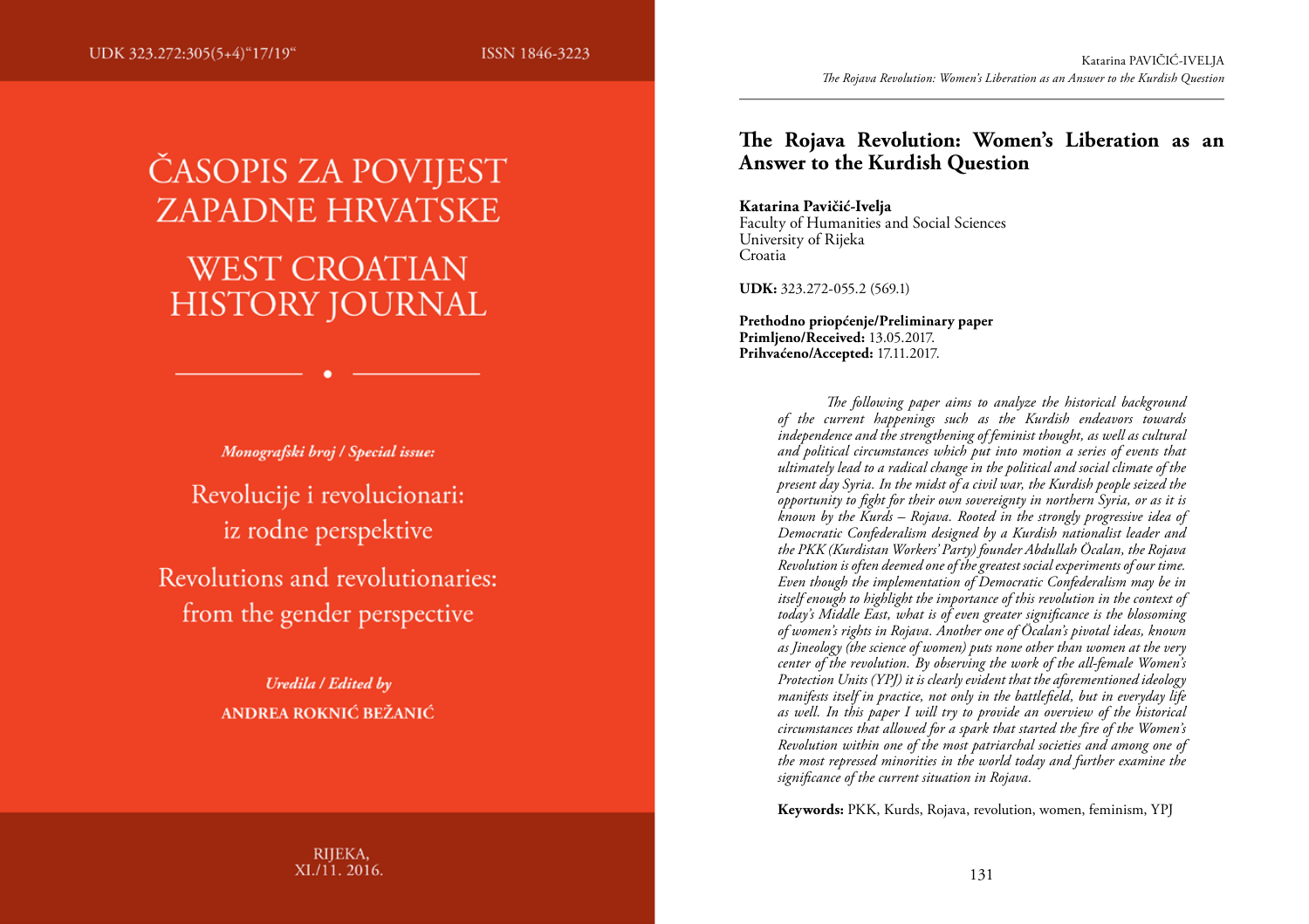## **1. Understanding the history of the Kurdish struggle**

In order to be able to understand the present circumstances befalling the majorly Kurdish populated Northern Syria – better known as Rojava – one must first address the past and acknowledge the effect that a series of different events throughout recent history had on shaping the current political landscape of the Middle East. Long before the beginning of the Syrian Civil War, the aforementioned series of various events (which will be described in greater detail in the following passages) enabled the Kurds to lay down the foundation of what will become one of the greatest social experiments in recent Middle Eastern history – The Rojava Revolution.

An old Kurdish proverb reads: "The Kurds have no friends but the mountains." This seemingly simple statement is all but trivial. It contains within itself the very essence of Kurdish existence and perfectly summarizes decades, if not centuries, of Kurdish history ridden by discrimination, oppression, ethnic cleansing and struggle against the efforts to render them non-existent in the eyes of the world. Modern day Kurdistan extends across a vast area of land spanning through four different countries – Iran, Iraq, Turkey and Syria. Thus, it can easily be assumed that the reasons behind the issues the Kurdish people are facing today lie in not so distant past. The Treaty of Sèvres, coined after the fall of the Ottoman Empire in World War One on the 10<sup>th</sup> of August 1920, can be said to be the very event that irreversibly changed the course of history for the Kurds and banished them onto the margins of what, in a political sense, constitutes a legitimate nation. Even though the Treaty of Sèvres aimed to redesign the map of the Middle East and establish new borders among the autonomous states of Iran, Iraq, Turkey, Syria and Kurdistan, it never came to its full realization.

Due to Turkey's rejection of the terms proposed by the Treaty and the dismay of the Kurdish nationalists caused by the Treaty's exclusion of the Kurdish territories in Syria from the proposed autonomous region eligible for complete independence supported by the League of Nations<sup>1</sup>, the Kurds, to day, remained the largest stateless nation in existence, with a population of approximately 30 million scattered across the territories of Iraq, Iran, Turkey and Syria<sup>2</sup>. The aforementioned resulted in a serious rise in tensions within the newly redefined borders. In order to prevent a potential uprising caused by the Kurdish dissatisfaction with the newly established borders, Iraq, Iran, Turkey and Syria began a process of forced assimilation of the Kurdish minority as well as a language-based identity erasure. Even though the region of Southern Kurdistan (Iraqi Kurdistan) can be said to have historically faced the least ethnically based human rights violations, it has yet to be recognized as a more than an autonomous region within modern Iraq despite its independence

referendum held in September 2017 showing a staggering 92 percent of voters being in favor of the Kurdish independence<sup>3</sup>. In Iran the forced assimilation of the Kurdish minority was partially conducted via the lack of minority languages represented within the education system which rendered the Kurdish language absent from a large aspect of Kurdish children's lives during their formative, school years which most certainly play a crucial role in the formation of one's identity. Aside from the absence of the Kurdish language in the important parts of the public sphere, Iranian Kurds experienced discrimination in other areas of life as well. Such discrimination involved the religious institutions of Sunni Kurds being blocked, Kurds denied employment in the public sector and the destruction of Kurdish owned houses during the Iran-Iraq war.4 The Iranian Kurdish women were, and still are, the demographic most affected by the said discriminatory practices since their oppression is based not only on their ethnic and national background, but on gender as well. Combined with limited opportunities available to the Kurdish population in Iran, the Kurdish women experienced an array of other issues ranging from even more limited access to education to honor killings which, in 'cooperation' with the ethnically motivated restrictions, lead to a disproportionally high suicide rate (most commonly by self-immolation) among them.<sup>5</sup> While the Kurdish question within Syria will be discussed in the later chapters it is possible to claim that, even though the Syrian regime exercised great oppression over its Kurdish minority as well, the aftermath of the redefinition of the Middle Eastern borders can be said to have been most evident among the Kurds in Turkey. The tensions caused by the Treaty grew especially prominent in Turkey which was already significantly weakened by the war and still both socially and economically unprepared for such aftermath that the Treaty of Sèvres would cause. "Turkey was now fighting for its life, facing civil war from within and [Greek] invasion from without. Rebel Turkish and Kurdish bands roamed the countryside."6 With both Turkish and Kurdish nationalist thought reaching its all-time high, the period shortly after the failed imposition of territorial boundaries drafted by the Treaty of Sèvres was severely marked by both Ankara's attempts to impose control over the region, as well as various tribal uprisings, mostly in majorly Kurdish populated Diyarbakir, Mardin and Nusaybin regions<sup>7</sup>.

As a result, a new treaty was drafted as an attempt in preserving stability in this recently redefined area of the Middle East. In 1923, the Treaty of Lausanne handed the control over the entirety of the Anatolian peninsula,

<sup>1</sup> David MCDOWALL, *A Modern History of the Kurds*, London: I. B. Taurus, 2007, 137.

<sup>2</sup> "The Unknown Oppression of the Kurds", *The Thistle,* http://www.mit.edu/~thistle/v12/2/kurds.html (20th April 2017)

<sup>3</sup> Martin CHULOV, "More than 92% of voters in Iraqi Kurdistan back independence", *The Guardian,* https:// www.theguardian.com/world/2017/sep/27/over-92-of-iraqs-kurds-vote-for-independence (21st November 2017)

<sup>4</sup> AMNESTY INTERNATIONAL, *Iran: Human Rights Abuses Against the Kurdish Minority*, London: Amnesty International Publications, 2008, 7-9.

<sup>5</sup> AMNESTY INTERNATIONAL, *Iran: Human Rights Abuses Against the Kurdish Minority*, London: Amnesty International Publications, 2008, 22.

<sup>6</sup> MCDOWALL, *A Modern History of the Kurds,* 137.

<sup>7</sup> Ibid, 137.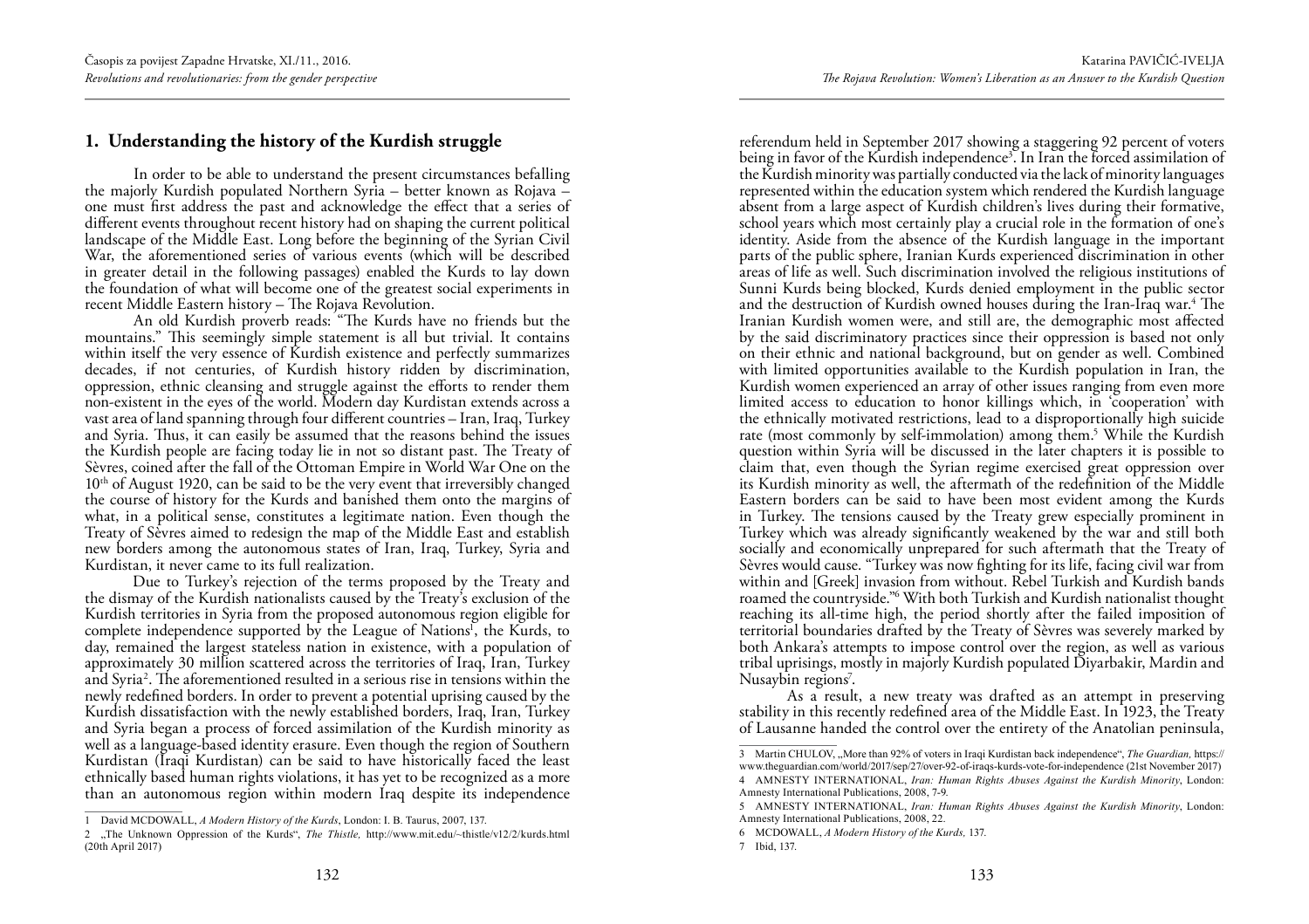including the disputed Kurdish territories, to the newly founded Turkish Republic, while assorting the remaining segments of the proposed state of Kurdistan to the neighboring countries of Iran, Iraq and Syria, thus irreversibly shattering the Kurdish dreams of independence.8 Ever since the treaties signed after World War One, not only were the Kurds not recognized as an independent national entity, but were actively erased from public existence as a part of Turkish efforts to establish an ethnically homogenous nation-state and "to diminish the significance of ethnic, linguistic, and religious distinctions. (…) During the 1930s and 1940s, the government had disguised the presence of the Kurds statistically by categorizing them as "Mountain Turks" [a name later substituted by "Eastern Turks"]. With official encouragement, some scholars even suggested that Kurdish, an Indo-European language closely related to Persian, was a dialect of Turkish."9 Even the Turkish feminists, displeased with the system and fighting for the betterment of women's condition in Turkey, "had the tendency to marginalize Kurdish women, which they perceived as backward, and tried to forcefully assimilate them into their nationalist "modernization project".<sup>10</sup>

The efforts to create a 'pure' nation-state were carried out to such extents that Kurdish citizens in Turkey often faced not only language bans, forced deportation and resettlement in order to further dilute the already oppressed Kurdish community, but even mass executions following every revolt against the Turkish maltreatment.11 In Turkey, even the "Kurdish Question", a phrase describing the attempts to address the ideological, political and socioeconomic position of the Kurds within the states of Iran, Iraq, Turkey and Syria, is widely referred to as "Kürt sorunu" – the Kurdish Problem<sup>12</sup> – thus alluding to much more sinister means of resolving various issues regarding the Kurdish minority.

This brings us back to the previously quoted proverb: "The Kurds have no friends but the mountains." As hope regarding the proclamation of an independent state of Kurdistan evaporated ounce by ounce as time passed and the Kurdish identity not only remained unrecognized, but became a subject of ethnic-cleansing performed by the Turkish nation-state across which a great majority of the Kurds was dispersed, in order to resist culturcide and linguicide carried out by Turkish hand, the Kurds became compelled to resort to a radical, bottom-up model of socio-political change – the guerrilla armed struggle. Lacking foreign support and widely disregarded by potential

powerful allies, the only 'friends' left for the Kurds to turn to, proved to be the mountainous landscapes providing a perfect surrounding for such an endeavor by simultaneously breeching access to the enemy and protecting the Kurdish guerillas.

## **2. The birth of guerilla warfare and the PKK in Turkey**

The beginning of the 'friendship' between the Kurds and the mountains they turned to in their struggle for independence, in the context discussed in this paper, can be traced back to the 1970s. In the first fifty years of the Turkish Republic, there have been twenty-nine accounts of Kurds resorting to an armed struggle in an effort to procure for themselves the most basic of human rights such as the right to education or even the ability to name their children using traditionally Kurdish names<sup>13</sup>. All demands regarding those rights fell on deaf ears and armed uprisings were organized to no avail.

However, on the  $25<sup>th</sup>$  of November 1978 in a teahouse in Fis near Diyarbakir $14$ , a group of young men and women, radical and revolutionary university students determined to ensure the Kurdish independence from the Turkish Republic, founded an organization that will forever change the course of Kurdish history and ultimately propel it in a direction yet unseen in the Middle East – the Kurdistan Workers' Party or the  $PKK<sup>15</sup>$ . Due to the nature of the organization and its lack of weaponry and foreign support in comparison to the professionally trained, NATO backed Turkish soldiers, the PKK (Partiya Karkerên Kurdistanê) remained largely underestimated for a period of time sufficient for organizing a force comprised of approximately 15 000 guerilla fighters and around 50 000 civilian militia, with thousands of supporters all around Europe<sup>16</sup>.

To better understand the reasons behind the PKK's rapid success in gaining popular support, one must first delve into the very core of the organization and address the founder of the party whose ideas seem to resonate with the Kurds even today – Abdullah Öcalan. Born in Omerli on the 4<sup>th</sup> of April 1949 as a child of underprivileged parents, Öcalan was, from his earliest days exposed to the injustice that the Kurdish people suffered under the Turkish regime. Upon graduating high school, he enrolled into University of Ankara and continued to pursue his studies in the field of Political Sciences. As an ethnic Kurd in a predominantly Turkish environment, Öcalan soon affiliated himself with the Democratic Cultural Associations of the East (a

<sup>8</sup> "Kurdish History"*, The Kurdish Project, http://thekurdishproject.org/history-and-culture/kurdishhistory/ (20th April 2017)*

<sup>9</sup> Helen CHAPIN METZ, "Turkey: A Country Study", Country Studies, http://countrystudies.us/turkey/26. *htm (20th April 2017)*

<sup>10</sup> Dilar DIRIK, "Feminism and the Kurdish Freedom Movement", *Kurdish Question,* http://kurdishquestion. com/oldarticle.php?aid=feminism-and-the-kurdish-freedom-movement (20th April 2017)

<sup>11</sup> Amir HASSANPOUR, "Kurdish Language Policy in Turkey"*, Kurdish Academy of Language,* http:// www.kurdishacademy.org/?q=node/129 (20th April 2017)

<sup>12</sup> "Why Kurdish Question"*, Kurdish Question,* http://kurdishquestion.com/why-kq.php (20th April 2017)

<sup>13</sup> "The Unknown Oppression of the Kurds", *The Thistle, http://www.mit.edu/~thistle/v12/2/kurds.html (23rd April 2017)*

<sup>14</sup> Constanze LETSCH, "Sakine Cansiz: 'a legend among PKK members"*, The Guardian, https://www. theguardian.com/world/2013/jan/10/sakine-cansiz-pkk-kurdish-activist (23rd April 2017)*

<sup>15</sup> Aliza MARCUS, *Blood and Belief: The PKK and the Kurdish Fight for Independence*, New York: New York University Press, 2007, 1.

<sup>16</sup> MARCUS, *Blood and Belief: The PKK and the Kurdish Fight for Independence*, 1.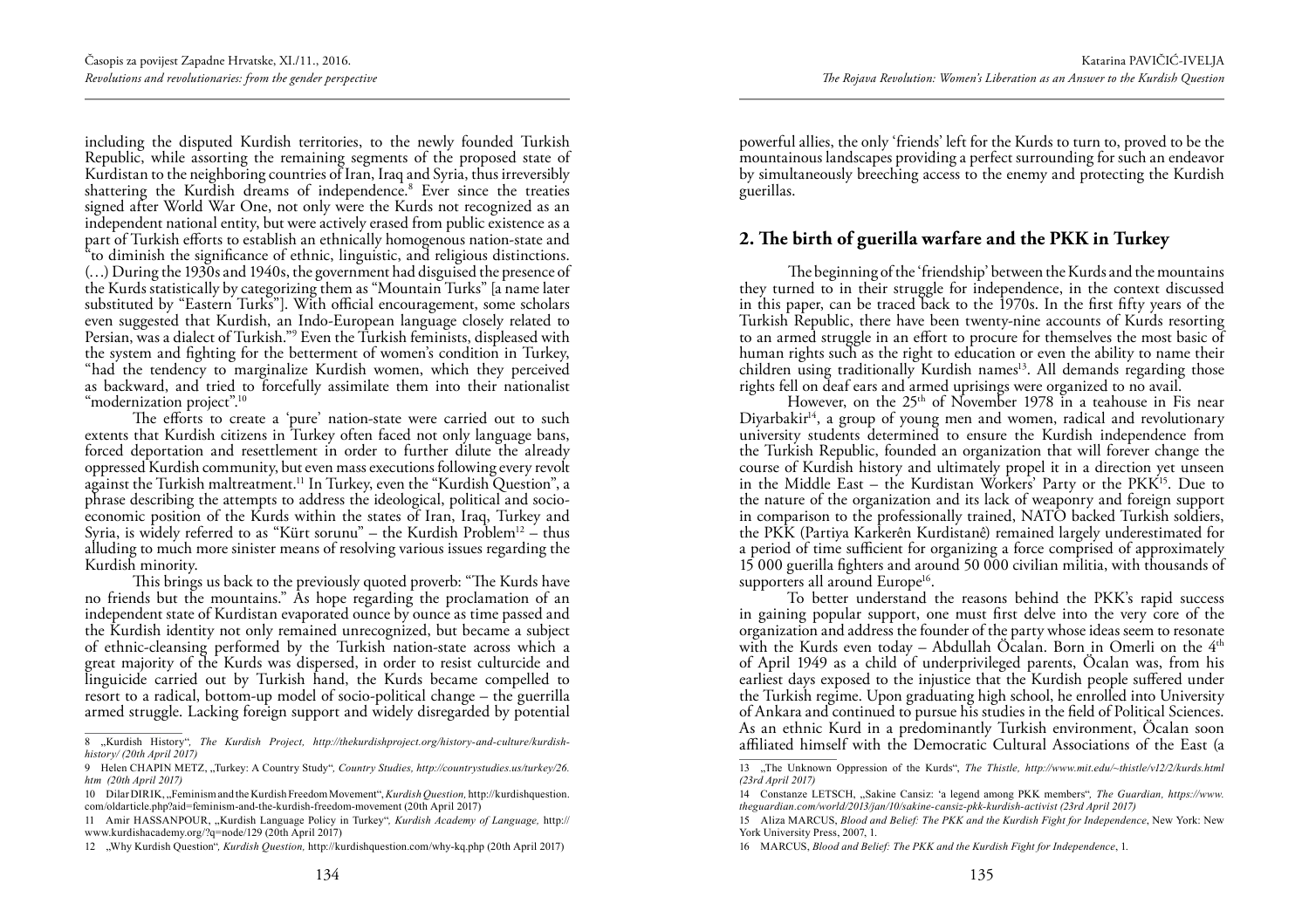group supportive of the Kurdish struggle) in order to tackle, and eventually better, the dire state of the Kurdish identity within Turkish borders.17 As an avid proponent of the struggle for Kurdish rights, as well as a connoisseur of Marxist theory, Öcalan built upon the existing left-wing ideology of Karl Marx and Friedrich Engels, merging it with anti-imperialism, ecology and Jineology ('the science of woman' much needed in the patriarchal environment of his origin) in order to create an alternative to the Turkish treatment of the Kurds unique to the Kurdish experience. However, unlike the ideas proposed by the aforementioned Marxist theorists, "Öcalan simplified the future of the Kurdish struggle. For Öcalan there were no tortured debates on whether Kurdish society has reached the necessary level of ideological development for launching armed struggle or questioning whether the society's economic status was appropriate for communist warfare or whether Mao's "Three Worlds" theory should be adopted. Instead, there was the problem – Turkey's colonization of the Kurdish region coupled with imperialism and capitalism. And the solution – armed struggle and socialism."<sup>18</sup> Even though the very act of nurturing one's culture was regarded as rebellion, the highest form of rebellion for Öcalan, and consequently for the PKK, remained armed rebellion.<sup>19</sup>

This attitude towards the problem lead to not only acquiring a great following consisting of both men and women, but also to the PKK engaging into paramilitary actions and guerilla warfare against the Turkish central government in 1984. The final aim of the armed struggle was to once again reclaim the people's rights to their own language and culture, as well as demanding independence for Kurdistan.<sup>20</sup> As the attacks grew fiercer and mutual violence escalated, acts of expressing domination over the enemy rose rapidly. Those believed to be members of the PKK often faced torture and extrajudicial killings by Turkish government officials. Along with various other torture methods, rape became a widespread scare tactic performed by the Turkish police and other government officials over the suspected female PKK guerillas and civilian members.<sup>21</sup> Such accounts of rape served not only to accentuate the prevailing attitude concerning the Kurds, but to clearly illustrate gender roles tilted in favor of the dominant male.

Raping 'their women' as an act of asserting supremacy and reducing them to mere objects being fought over by two opposing sides, in this context, showed that, despite the Kurds being an oppressed nation, there existed an even more oppressed subgroup in their midst, a subgroup in which all forms of

repression within society are reflected at once  $-$  women<sup>22</sup>. For this very reason, Öcalan stressed the importance of women's liberation through a concept of his own making known as Jineology, literally translated as the science of women. If women are the most oppressed subgroup within a larger disempowered class, the aspiration towards empowerment must start from none other than women themselves since the liberation of the most oppressed subgroup consequently represents the liberation of groups and subgroups on all levels above it. "The extent to which society can be thoroughly transformed is determined by the extent of the transformation attained by women. Similarly, the level of woman's freedom and equality determines the freedom and equality of all sections of society."23 This transformation can be illustrated by drawing an analogy with a tower of cards. Here, every story of the tower represents a social class, from the least to the most privileged, while the tower represents the system under which the society operates. On the bottom of the tower there is a number of apexes followed by a layer of horizontally placed cards, followed by another layer of apexes and so on. Since every one of the classes can contain women it is possible to say that the cards themselves represent women. If only one of the cards from the top is removed, only a part of the structure topples. Therefore, even though the privileged women still experience an entire set of issues that are not experienced by privileged men (e.g. issues regarding unwanted pregnancy or alike that are often politicized in order to push a certain groups agenda regardless of one's class) it is not enough that the change starts from them. However, if one were to take a card from the downmost story (representing the most underprivileged social class in which women experience both the lack of privilege caused by class and still tackle various gender specific issues) the entire structure collapses and leaves all the cards on the same level. Only by eliciting a bottom-up change while simultaneously addressing the gender biased issues which can often be rendered political, is it possible to pave a way for true freedom and equality within the society. The same analogy can be used if one were to replace the term 'class' with the term 'nation' in the context of countries consisting of members of different nationalities where one nation asserts dominance over the other. Thus, if the Kurds were to achieve independence as a nation in a sense of ridding themselves of the continual dominance of another, it was of crucial importance for women of the PKK to simultaneously tackle their own gender-based oppression and become active and independent agents of the struggle and personally take up arms in a fight for freedom.

<sup>17</sup> "A Short Biography"*, Partiya Karkerên Kurdistan*, http://www.pkkonline.com/en/index. php?sys=article&artID=22 (23rd April 2017)

<sup>18</sup> MARCUS, *Blood and Belief: The PKK and the Kurdish Fight for Independence*, 38.

<sup>19</sup> Ibid, 39.

<sup>20</sup> Sevim SONGÜN, "History of PKK in Turkey", *Hurriyet Daily News*, http://www.hurriyetdailynews. com/default.aspx?pageid=438&n=history-for-the-pkk-in-turkey-2009-09-14 (24th April 2017)

<sup>21</sup> Meral DUZGUN, "The Kurdish Women's Movement: Challenging gendered militarization and the nation-state", PhD dissertation, University of Westminster, 2014.

<sup>22</sup> Abdullah ÖCALAN, *Democratic Confederalism*, London: Transmedia Publishing Ltd., 2011, 17.

<sup>23</sup> Abdullah ÖCALAN, *Liberating Life: Woman's Revolution,* Cologne: International Initiative, 2013, 57.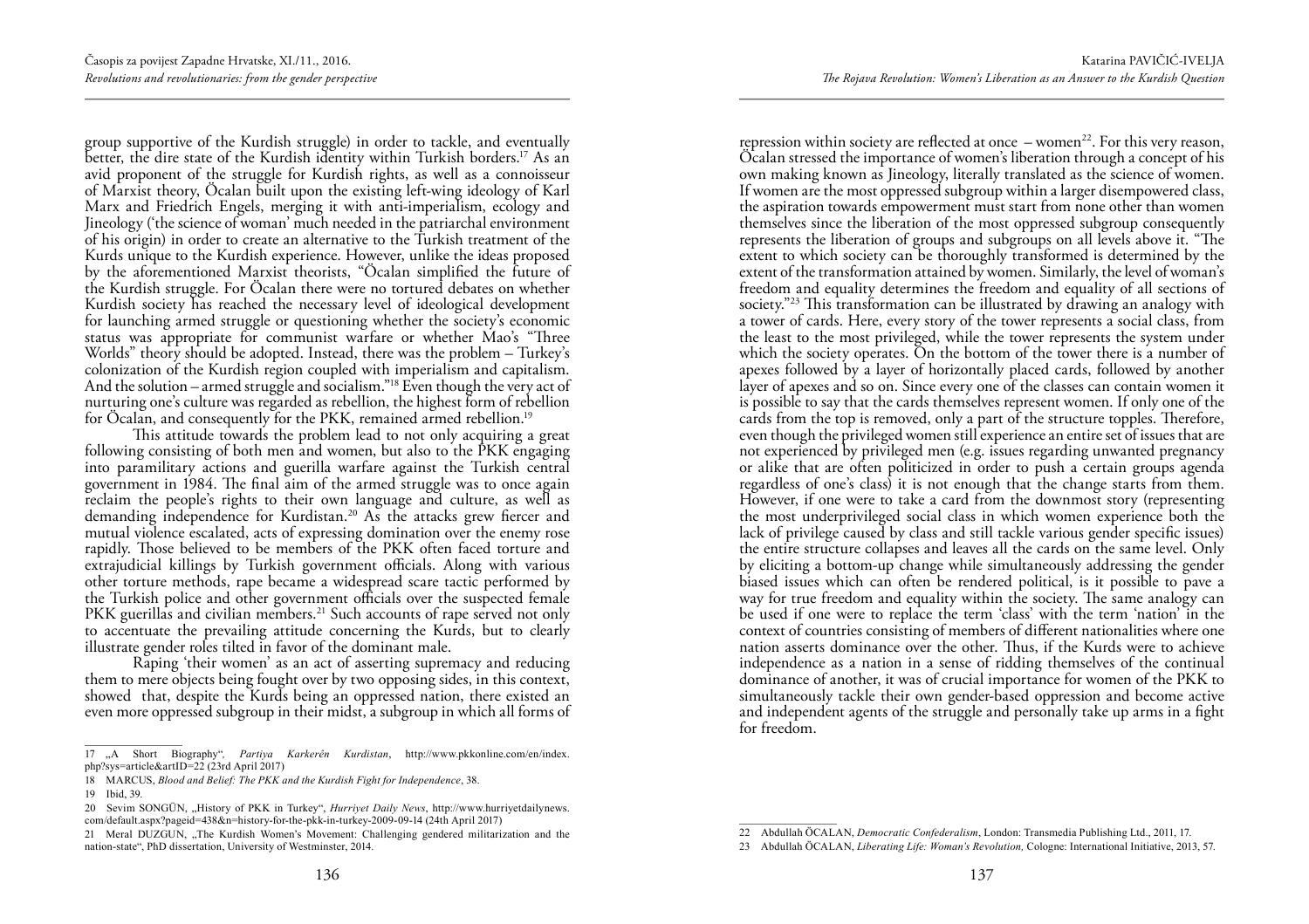#### **3. Jineology, women in the Kurdish freedom movement and the PKK**

The principles proposed by Jineology became ingrained in the Kurdish freedom movement through practice long before some of Öcalan's more famous writings on the topic, such as "Liberating Life: Woman's Revolution", came into existence. Öcalan argued that the experience of enslavement of the Kurdish women, while partly shared by women all around the world, was in many ways unique to the Kurds. Lack of education, economic dependency, lack of freedom, honor killings and similar modes of women's subjugation ran rampant within the society.<sup>24</sup> By Öcalan, such occurrences were seen as a direct manifestation of the political dead-end in which the Kurds, as a nation, have been stranded throughout the majority of their recent history. In fact, the subjugation of women was, by him, considered nothing else but a reflection of the loss of political power that the Kurdish male experienced.25 It is important to note that all the societies that the aforementioned refers to (Kurdish, Turkish, Syrian, Iraqi and Iranian) were, and in part still remain, largely patriarchal and many aspects of political power are channeled through the dominant male, while women were primarily subjected to housewifization<sup>26</sup> and thus removed from the socio-political sphere of life. By the loss of the said power, not only did the Kurdish male become repressed by the more powerful Turkish oppressor, but the women experienced and even higher degree of disempowerment, since the extent to which they were able to practice their rights still depended on a now subjugated dominant male – much as was the case between the feudal lord and a peasant working his land, as described in Marxist theory. This serves to show that liberating the already dominant male simply was not sufficient if one was to achieve independence and freedom for all members of the society  $-$  the key to achieving so lied in women. As a part of his teachings, Öcalan proposed a general democratization of society, education and liberation of women<sup>27</sup> in all areas of life. Women became encouraged to tackle and take on traditionally male gender roles and become active creators of their own lives by equally participating in both daily life and the armed struggle for independence. In practice, Jineology soon became one of the central tenets of the Kurdish struggle, permeating all aspects of life, from the battlefield, economy and politics to everyday activities.

As Öcalan's ideas gained more prominence, the end of the 80s and the beginning of the 90s saw a dramatic rise in the involvement of women in the armed struggle. The wave of change within both Turkish and Kurdish societies became more than evident. In 1987, the first all-female organization was created within the PKK under the name of Patriotic Women Union of Kurdistan or YJWK (Yekîtiya Jinên Welatparêzen Kurdistan). However, due to a sudden spike in numbers of female guerilla fighters in the early 90s (after a series of famous uprisings known among the Kurds as Serhildans), YJWK was soon reorganized under the name of TAJK (Free Women's Movement of Kurdistan).28 "During the first National Women's Congress in March 1995, YJAK (Yekîtiya Jinên Azad a Kurdistan/Union of the Free Women of Kurdistan), the first military-political organization of Kurdish women was created under presidential control of the PKK. In the Second National Congress of Women in March 1999, the organization became autonomous under the name of PJKK."29

Since in its earlier days, the PKK did not only act as a separatist, but also an anti-capitalist structure rooted in Marxist theory, the importance of separating the PKK from its all-female offshoot PJKK lied in the notion of capitalism and the nation-state representing the ultimate forms of a dominant male.30 As such, to the PKK/PJKK, the exploitative nature of capitalism and the nation-state was thought to mimic the dynamics between an authoritative husband and a submissive wife on a much larger scale. In this sense, not only women, but all Kurdish people living under the oppressive capitalist regime (as that in Turkey) became 'submissive wives' of the 'authoritative husband' system, with Kurdish women suffering double misfortune by being subjected to the oppressive dominant male in the forms of both capitalism and the patriarchal household dynamics. Thus, in order to achieve equality, and ultimately independence, the PKK deemed necessary that women be given a chance to act freely alongside their male counterparts while still maintaining a clear distinction between them for the sole purpose of providing themselves with a chance of gaining representation within the society. Alongside the physical, armed struggle, representation of women in all areas of life and presenting them as equally capable, served another important type of struggle essential to the success of the  $PKK$  – the mental struggle.<sup>31</sup>

After Abdullah Öcalan's incarceration on the island of Imrali under the accusations of treason in 1999, a death sentence (later reduced to life in prison) for leading an armed campaign and conducting what was, by the prosecution, regarded as terrorist attacks against Turkish citizens<sup>32</sup>, focal ideas of the PKK changed radically. Due to the correspondence with the American theorist Murray Bookchin, whose ideas were mostly rooted in anarchism, ecology and libertarian socialism, Öcalan himself slowly began to abandon the Marxist-Leninist theory, that served as a theoretical foundation of the PKK ever since

<sup>24</sup> ÖCALAN, *Liberating Life: Woman's Revolution,* 40.

<sup>25</sup> Ibid, 40.

<sup>26</sup> A process of reducing women to the roles of wives and mothers, with no say in discussions on political, social and economic issues that might concern them

<sup>27</sup> ÖCALAN, *Liberating Life: Woman's Revolution*, 40.

<sup>28</sup> Massoud SHARIFI DRYAZ, "Women and nationalism: How women activists are changing the Kurdish conflict", PhD dissertation, École des hautes études en sciences sociales, 2011.

<sup>29</sup> Ibid.

<sup>30</sup> ÖCALAN, *Liberating Life: Woman's Revolution,* 43.

<sup>31</sup> ÖCALAN, *Liberating Life: Woman's Revolution,* 45.

<sup>32</sup> "Prison island trial for Öcalan", *BBC News*, http://news.bbc.co.uk/2/hi/europe/303045.stm (28th April 2017)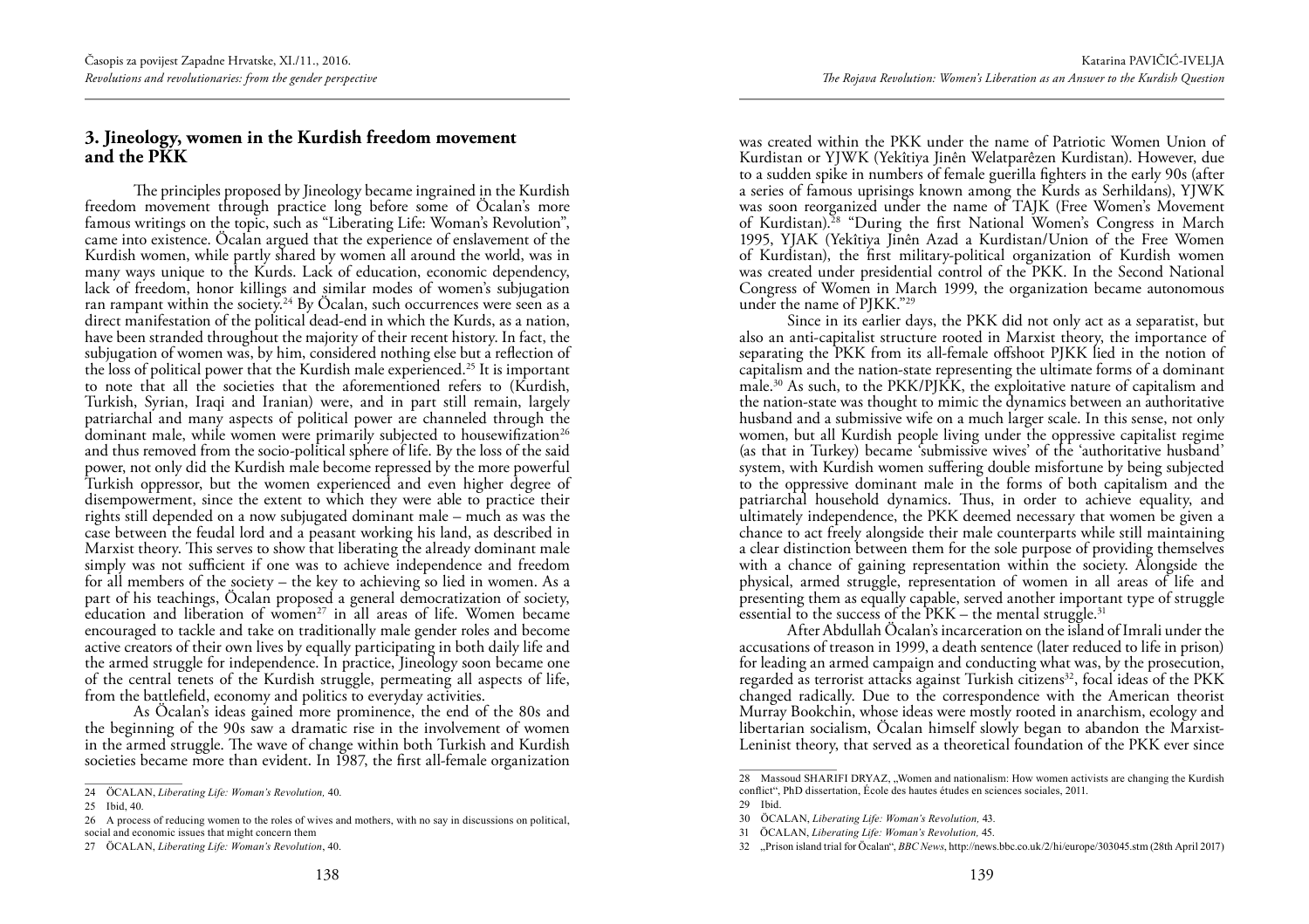its beginnings, in favor of Bookchin's libertarian municipalism, modifying it further into a theory known today as Democratic Confederalism.33 Öcalan soon condemned some past PKK activities as well as his own actions that ultimately lead to his arrest. During the time prior to Öcalan's imprisonment, to an extent, the PKK still adhered to the idea of leader-worship within their ranks, "the world was changing, [but] the PKK did not adapt its structures. Thus the PKK was pushed into reactionary behavior, particularly in the areas where the fighting took place."<sup>34</sup>

 As Öcalan's worldviews changed, so did the modus operandi of the PKK. The group discarded their authoritarian practices that relied heavily on seeking independence and gender equality through the barrel of a gun, and instead resorted to pacifist means of achieving their set goals. Rather than procuring the desired rights by force, the PKK since aimed to internalize the notions of a democratic, gender-liberated, ecological society realized through bottom-up change and spread the idea among the people through ideological education on Democratic Confederalism, Jineology and other radical literature in order to establish a true model of direct democracy in which each and every citizen is an active participant in the political life, regardless of their nationality or gender.<sup>35</sup>

#### **4. Battle against ISIS and the adoption of Öcalan's ideas in the Rojava Revolution**

For future reference, it is important to note that, throughout recent history, Syrian Kurds experienced a great degree of discrimination, similar to their Turkish counterparts. Inability to claim one's nationality, the loss of citizenship, language bans and restrictions regarding freedom of expression that for decades plagued Syrian Kurds<sup>36</sup>, created a fertile ground on which the seed of the ideas proposed by the PKK in Turkey was to be planted.

The PKK's involvement in various Syrian affairs is not at all a recent occurrence, nor were Öcalan's ideas adopted overnight as the Rojava Revolution began. Throughout the course of the 80s and 90s, Ocalan, now wanted in Turkey, sought shelter in Syria's Damascus. The existing relations between the two regimes caused the Syrian government to grant permission to the PKK to establish bases and training camps within the country. In turn, the aforementioned resulted in more Syrian Kurds joining and fighting amongst the ranks of the PKK, as well as adopting the ideas it stood for.

Although Syrian Kurds never accounted for more than a small proportion of the Kurdistan Worker's Party in total<sup>37</sup>, according to the observations of Abdullah Öcalan himself, those joining were mostly "immigrants who fled to Syria from the oppression and violence of the Turkish governments."38 Such set of circumstances allowed for Öcalan's ideological discourse to be accepted and spread more and more among the Syrian Kurdish minority. However, in October 1998, under Turkish pressure, the Syrian government expelled Abdullah Öcalan from his long time safe haven in Damascus<sup>39</sup> and, over the next decade, continuously cracked down on its Kurdish minority in order to stop the ideas behind the PKK from spreading. The governmental efforts to silence the revolutionary thought Öcalan's ideas now brought to Syria proved to be futile. Even though the PKK bases were forcefully closed and its members arrested $40$ , the newly adopted political thought remained alive in the minds of the Syrian Kurds supportive of the PKK. In 2003, the aforementioned prompted the establishment of the Democratic Union Party (PYD), an underground, PKK affiliated organization based on the idea of Democratic Confederalism, with limited military capabilities and often susceptible to violent governmental oppression.<sup>41</sup> The weakening of Bashar al-Assad's regime that started in 2011 during a series of uprisings known as the "Arab Spring"42, and the subsequent rise of the Islamic State of Iraq and Syria, weakened the grip that the Syrian government had on the Kurds and allowed them to carve out their own way to freedom in the midst of a rampant civil war that started to consume Syria. As Kurds sought their own path in the war that was to come, theories such as Democratic Confederalism and Jineology were fast to openly spread throughout Syria and quickly became the pillars of the forthcoming revolution. In a quest for autonomy, the Syrian Kurds established a radically pluralistic, economically self-sufficient, stateless democracy<sup>43</sup> in northern Syria (Rojava) and adopted many teachings proposed by Abdullah Öcalan, among which women's liberation and the rejection of a nation-state are the most prominent.<sup>44</sup> The rejection of the nation state can be said to be the very mean of solving the national question that the Kurds have been struggling

<sup>33</sup> Rafael TAYLOR, The new PKK: unleashing a social revolution in Kurdistan, *ROAR Magazine*, https:// roarmag.org/essays/pkk-kurdish-struggle-autonomy/ (28th April 2017)

<sup>34</sup> Abdullah ÖCALAN, Prison Writings, *Google Books, https://books.google.com.au/ books?id=2ZYaX07cEUAC&printsec=frontcover#v=onepage&q&f=false (28th April 2017)*

<sup>35</sup> TAYLOR, "The new PKK: unleashing a social revolution in Kurdistan"(28th April 2017)

<sup>36</sup> "Syria: The Silenced Kurds", *Human Rights Watch*, https://www.hrw.org/reports/1996/Syria.htm (5th May 2017)

<sup>37</sup> Gareth JENKINS, "The PKK and the PYD: Comrades in Arms, Rivals in Politics?", *The Turkey Analyst*, https://www.turkeyanalyst.org/publications/turkey-analyst-articles/item/535-the-pkk-and-the-pydcomrades-in-arms-rivals-in-politics?.html (23rd November 2017)

<sup>38</sup> Hosheng OSE, "The PKK-Assad regime story: harmony, discord and Ocalan", *NOW*., https://now. mmedia.me/lb/en/commentary/565108-the-pkk-assad-regime-story-harmony-discord-and-ocalan (23rd November 2107)

<sup>39</sup> JENKINS, "The PKK and the PYD: Comrades in Arms, Rivals in Politics?" (23rd November 2017)

<sup>40</sup> Hosheng OSE, "The PKK-Assad regime story: harmony, discord and Ocalan", *NOW*., https://now. mmedia.me/lb/en/commentary/565108-the-pkk-assad-regime-story-harmony-discord-and-ocalan (23rd November 2107)

<sup>41</sup> JENKINS, "The PKK and the PYD: Comrades in Arms, Rivals in Politics?" (23rd November 2017) 42 Strangers in a Tangled Wilderness, *A small key can open a large door: The revolution in Rojava*, Charleston: Combustion Books, 2016, 23.

<sup>43</sup> Ibid, 25.

<sup>44</sup> Ibid, 23.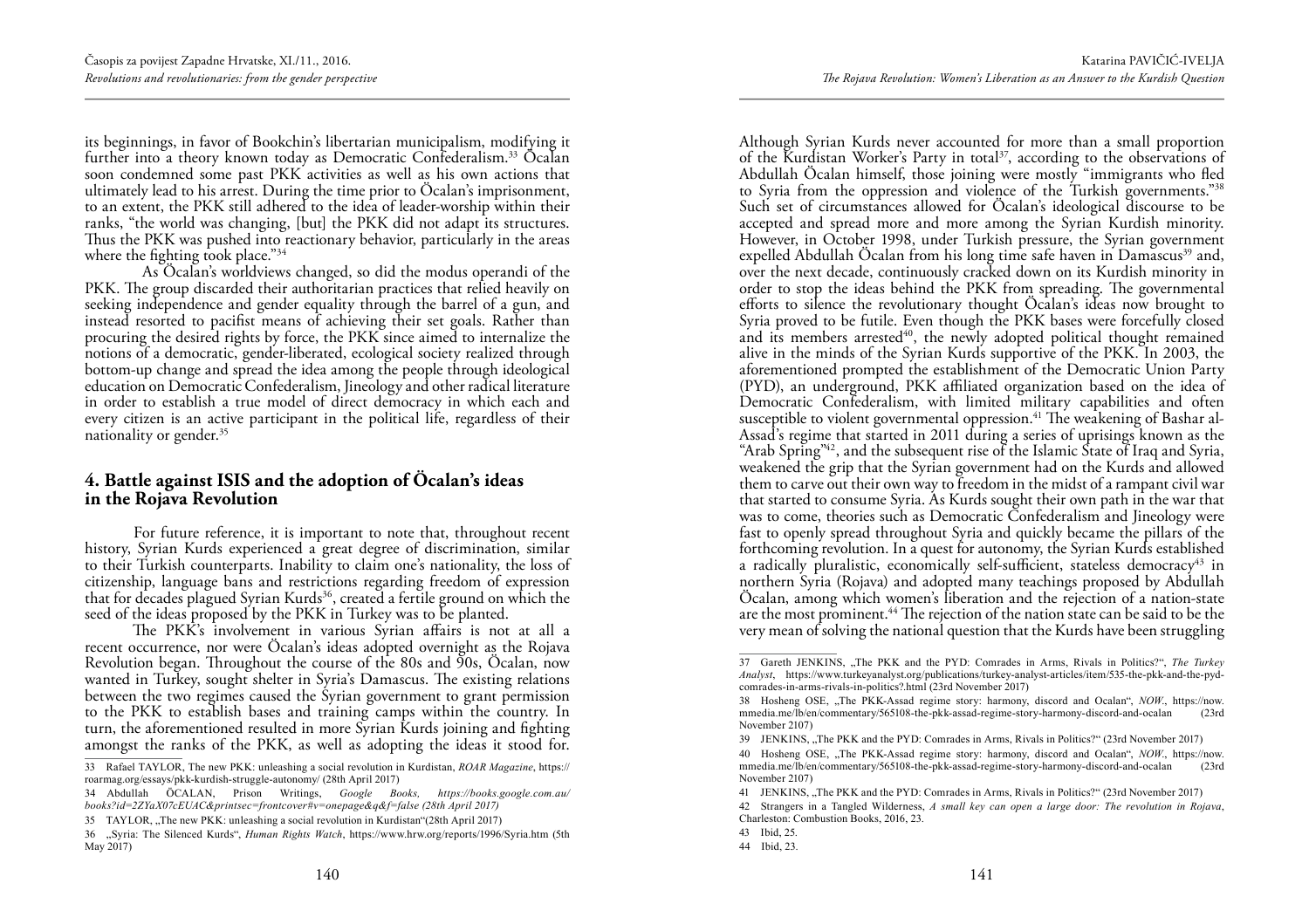with ever since the erasure of Kurdistan in the beginning of the  $20<sup>th</sup>$  century. If the nation state is abolished, the possibility of one nation dominating another disappears solely because nationality would no longer be seen as an acceptable source of legitimacy in the context of justifying ones actions, thus not allowing for further discrimination and oppression of the Kurds (or any other group for that matter) based on cultural or linguistic assimilation and erasure. In that sense the Kurdish question would be solved simply by being rendered obsolete. However, as it has been previously mentioned (by the 'tower of cards' analogy), in order to begin the process that will allow for the abolition of the nation state and bring about equality, it is of crucial importance to make women the fugle[wo]men of said change. For this reason, the internal structure of the  $PYD$  consists of shared, co-chair<sup>45</sup> positions reserved for one man and one woman on every level of its political hierarchy. As the principles of Democratic Confederalism condemn offensive warfare and consider it a rudimentary remnant of the nation-state that needs to be overcome, while favoring self-defense as a mean of preservation of one's identity and the right to democratic decision making<sup>46</sup>, in 2011, a self-defense military wing of the PYD was officially declared in Rojava – the YPG (People's Protection Units). In the early days of the Revolution, the YPG embraced the PKK's ideology, but remained an independent force.<sup>47</sup> Despite a popular misconception, the YPG was not only male, but a mixed gender military organization consisting of mostly Kurdish volunteers and also members of other ethnicities present in Rojava $48$  – an occurrence seldom seen in the patriarchal Middle Eastern nation-states.

Yet, in spite of their revolutionary and innovative nature, Kurdish efforts remained largely unnoticed in the eyes of the Western world for long after the beginning of the Syrian civil war – that is – until the declaration of an all-female offshoot of the YPG in 2012 – the YPJ (Women's Protection Units). $49$ 

#### **5. ISIS as the ultimate 'dominant male' and women's liberation as an answer to the Kurdish question**

Rooted in the most extreme interpretations of Islam originating from the Wahhabi movement and promoting religious violence in the name of jihad, in the present society, it can be said that ISIS represents one of the most oppressive and fascist regimes in the world today5051. The Islamic State, that spans across more than a thousand miles of Syrian and Iraqi territory, can be considered one of the only jihadist states, or – as ISIS supporters often refer to it – 'Caliphates' in existence today.52 "While the sheer amount of land that IS controls is significant, it is not the most important thing to take into account. Rather, what is more striking is the fact that it is a de facto state. Its actions are not underground; it seeks – and, to an extent, has – popular legitimacy. Of course, this is possible solely because of the unprecedented level of regional destabilization brought on by the Syrian civil war and Iraq's cripplingly sectarian politics. In this climate of instability, IS was able to quietly enlarge its sphere of influence, collect funds, train its fighters and consolidate its popularity like no other group before it."53

Since its rise to power, its ideology claimed numerous victims and most roughly affected none other than women living in the territory the IS appropriated. As they occupied territories in Syria and Iraq, ISIS militants imposed a strict dress code on women, consisting of a wide and thick black veil barely revealing the eyes<sup>54</sup> thus rendering women almost invisible beneath the cloth coverings and symbolically removing them from public life. For all those who did not follow the newly imposed dress code, severe punishment ensued. The IS's radical interpretation of Islam presupposes utter subjugation of women and strips them of even the most basic rights under the guise of promoting Islam and modesty. Under the jihadist rule, women are completely removed from participating in the life of the community and are reduced to nothing more than objects at the service of male supporters of the Islamic State. The women who were not lucky enough to remain only disempowered housewives confined to the walls of their own homes, were either executed or raped and shoved into the gruesome world of jihadist sex slavery. In this grisly community of ISIS fighters and supporters, women are seen as objects for

<sup>45</sup> RUDAW, "PYD elect new co-chairs at party congress", *Rudaw*, http://www.rudaw.net/english/ middleeast/syria/28092017 (21st November 2017)

<sup>46</sup> ÖCALAN, *Democratic Confederalism*, 28.

<sup>47</sup> Danny GOLD, "Meet the YPG, the Kurdish Militia That Doesn't Want Help from Anyone", *Vice, https:// www.vice.com/en\_us/article/meet-the-ypg (5th May 2017)*

<sup>48</sup> "YPG: People's Protection Units", *The Kurdish Project*, http://thekurdishproject.org/history-and-culture/ kurdish-nationalism/peoples-protection-units-ypg/ (5th May 2017)

<sup>49</sup> "YPJ: Kurdish feminists fighting the Islamic State", *The Week*, http://www.theweek.co.uk/middle-east/ islamic-state/60758/ypj-the-kurdish-feminists-fighting-islamic-state#ixzz3GjjLHvDw (6th May 2017)

<sup>50</sup> Alastair CROOKE, "You Can't Understand ISIS If You Don't Know the History of Wahhabism in Saudi Arabia", *Huffpost*, http://www.huffingtonpost.com/alastair-crooke/isis-wahhabism-saudi-arabia\_b\_5717157. html (12th May 2017)

<sup>51</sup> Stephen SHEEHI, "ISIS as a Fascist Movement", *Academia.edu*, https://www.academia.edu/18618158/ ISIS\_as\_a\_Fascist\_Movement (12th May 2017)

<sup>52</sup> Erin Marie SALTMAN, Charlie WINTER, *"Islamic State: The Changing Face of Modern Jihadism",* London: Quilliam Foundation, 2014, 31.

<sup>53</sup> SALTMAN, WINTER, *"Islamic State: The Changing Face of Modern Jihadism",* 31-32.

<sup>54</sup> Rukmini CALLIMACHI, "For Women Under ISIS, a Tyranny of Dress Code and Punishment", *The New York Times*, https://www.nytimes.com/2016/12/12/world/middleeast/islamic-state-mosul-women-dress-codemorality.html (6th May 2017)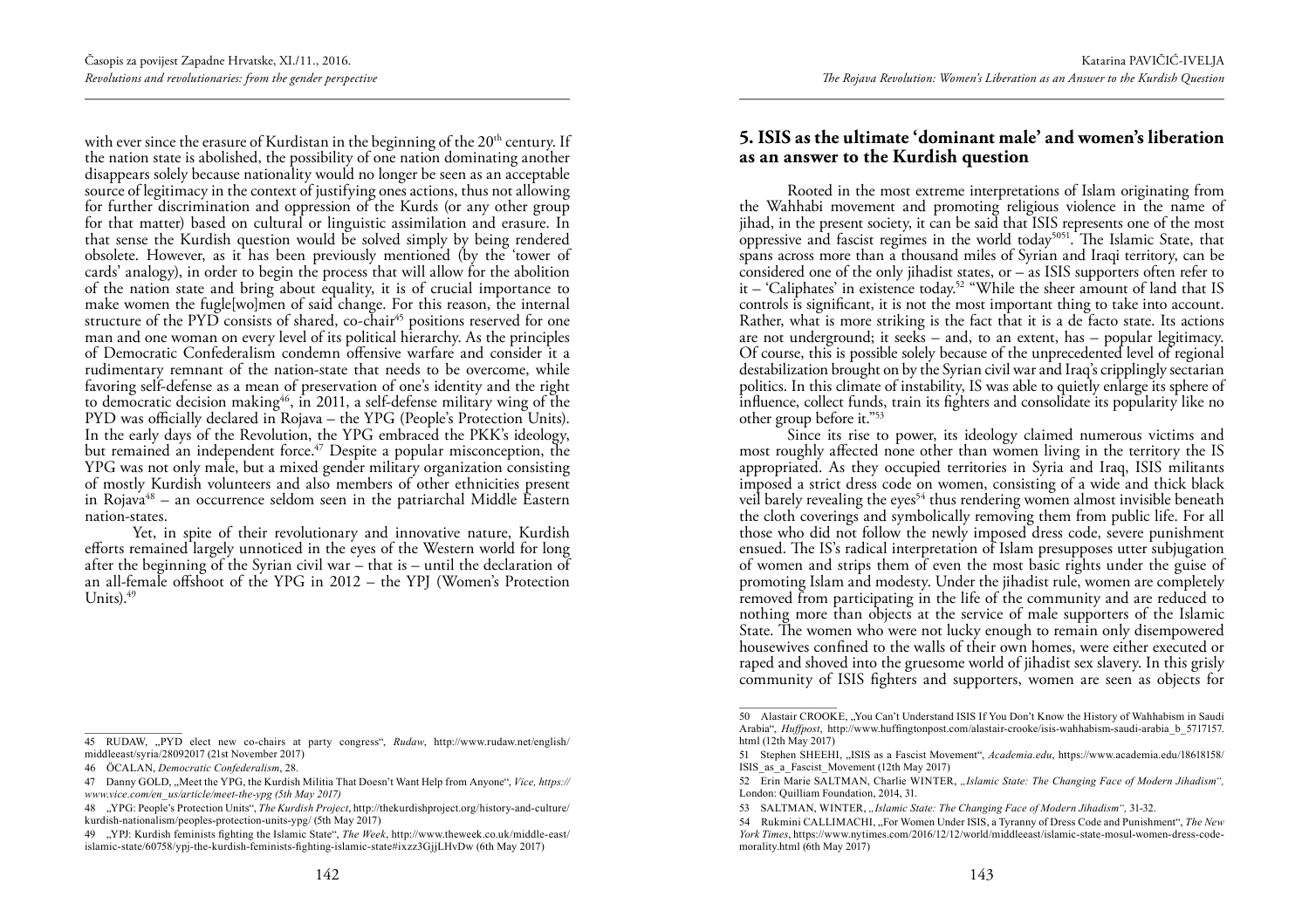trade, either given to faithful ISIS soldiers or sold at modern slavery market.<sup>55</sup> Either way, the sole purpose of women in this context became to gratify sexual urges of the dominant, oppressive male without their own say in the matter.

All things considered, it can easily be noticed that the Islamic States ideology almost perfectly fits into the context of the 'dominant male' and 'submissive woman' dynamics used by Öcalan to demonstrate how the system exploits the people living under its rule, already described in the third chapter of this paper. The Islamic State and its supporters represent the 'dominant male' in both literal and figurative senses. While the women in occupied villages and cities experience severe abuse from the male jihadists, the entirety of the occupied territories has, on a much greater plan, as well, adopted the dynamics of the abused woman and the abusive man by translating the behavior present in the private sphere onto the public sphere in which it becomes law to which all the residents of the occupied areas must abide in order to avoid punishment at the hands of the abusive Islamic State.

The previously mentioned Women's Protection Units (YPJ) prove to be of utmost significance in this context for the sole reason of being able to resist oppression on both levels and fight the ultimate subjugating 'dominant male' in the form of ISIS militants in the public and the patriarchy manifested in everyday life in the private sphere. According to its proponents, in order for the Rojava Revolution to succeed, it is not enough to fight ISIS with tanks and weapons<sup>56</sup>. To ensure that the principles of gender equality, inclusion regardless of ethnic background and liberty, upon which this revolution is built – which can be perfectly summed up by the Kurdish slogan "Jin, Jiyan, Azadî" (Woman, life, freedom) – become internalized in the minds of all Rojava citizens, it is necessary that the women become bearers of change in both the battlefield and everyday matters such as marriage and expected gender roles within the household while simultaneously repelling the looming threat that is the Islamic State in order to avoid simply slipping from one oppressive system into another.57 "The YPJ is in itself a feminist movement, even if it is not their main mission."58 As such it could, according to Abdullah Öcalan's previously described ideas of women's liberation as a way to freedom for all, bring about betterment for all the residents residing in the liberated territories of Rojava.

By ISIS militants, being killed in battle by a female fighter of the

YPJ is considered a disgrace and a great dishonor<sup>59</sup>, which as such even more closely illustrates the horrific position of women and the attitude towards them upheld by the ISIS fighters. Despite, or maybe even because of such circumstances, women played a pivotal role in the liberation of Kobane – the famous martyr city that, against all odds rose from its own ashes and resisted the Islamic State. It was not only women, but a specific YPJ fighter known as Arîn Mîrkan, who, to the revolutionaries in Rojava, became the embodiment of unconditional resistance, a hero, and one of the most famous martyrs of the women's struggle for freedom<sup>60</sup>, who managed to help all residents of Rojava to once and for all shatter "the myth of the undefeatable fascism of ISIS."61 Arîn Mîrkan was a young Kurdish, revolutionary woman and a soldier in the Women's Protection Units who reached newspaper headlines when she carried out a suicide attack east of Kobane in October 2014<sup>62</sup>.

After becoming surrounded by ISIS militants without a way to escape, Mîrkan detonated herself along with dozens of jihadists in her vicinity<sup>63</sup>, thus not only taking her own life, but simultaneously providing the most needed leverage to the fighters of the YPG and YPJ which subsequently resulted in the liberation of Kobane. Despite it being a radical move, Mîrkan's sacrifice can be viewed rather symbolically in the context of the Rojava Revolution. To the participants of the Rojava Revolution, and among their supporters, "Arîn Mîrkan's heroic death was a hymn to life, to freedom, to women's emancipation. Her selfless action out of solidarity with her people and the freedom of women in particular was a heavy blow (…) to ISIS. In a world that sexualizes and objectifies the woman, Arîn Mîrkan used her body as a final frontline against fascism."64 To not only female fighters, but all proponents of the Rojava Revolution, this radical example ultimately showed that extremism will never prevail, that resistance is possible and served to further fuel the fire of feminist thought among the women in Rojava by sending a message that bespeaks of unconditional defiance of women as a way to defeat the terror of the Islamic State and establish a free, equal society.<sup>65</sup> Of course, the defiance

<sup>55</sup> David BARNETT, "Women who are captured by Isis and kept as slaves endure more than just sexual violence", *Independent*, http://www.independent.co.uk/news/world/middle-east/isis-sex-slaves-lamiya-ajibashar-nadia-murad-sinjar-yazidi-genocide-sexual-violence-rape-sakharov-a7445151.html (6th May 2017)

<sup>56</sup> Dilar DIRIK, "Building Democracy without the State", *ROAR Magazine*, https://roarmag.org/magazine/ building-democracy-without-a-state (6th May 2017)

<sup>57</sup> Dilar DIRIK, "New World Summit: Stateless State – Kurdish Women's Movement", *Vimeo*, https:// vimeo.com/107639261 (6th May 2017)

<sup>58</sup> "YPJ: Kurdish feminists fighting the Islamic State", *The Week*, http://www.theweek.co.uk/middle-east/ islamic-state/60758/ypj-the-kurdish-feminists-fighting-islamic-state#ixzz3GjjLHvDw (6th May 2017)

<sup>59</sup> "YPJ: Women's Protection Units", *The Kurdish Project*, http://thekurdishproject.org/history-and-culture/ kurdish-women/ypj/ (6th May 2017)

<sup>60</sup> Hisham ARAFAT, "Syrian Kurds celebrate Kobani Liberation Day", *Kurdistan24*, http://www. kurdistan24.net/en/interview/443e9503-2f88-4fee-a93e-7f4b6b9c3344/Syrian-Kurds-celebrate-Kobani-Liberation-Day (6th May 2017)

<sup>61</sup> Dilar DIRIK, "Radical Democracy: The First Line Against Fascism", *ROAR magazine*, https://roarmag. org/magazine/dilar-dirik-kurdish-anti-fascism/ (6th May 2017)

<sup>62</sup> "Kurdish female fighter suicide bomber attacks IS in Syrian Kurdistan", *Ekurd Daily*, http://ekurd.net/ mismas/articles/misc2014/10/syriakurd1442.htm (10th May 2017)

<sup>63</sup> "Kurdish female fighter in suicide attack on Isil amid fighting for key Syria town", *The Telegraph*, http:// www.telegraph.co.uk/news/worldnews/middleeast/syria/11142226/Kurdish-female-fighter-in-suicide-attackon-Isil-amid-fighting-for-key-Syria-town.html (6th MAy 2017)

<sup>64</sup> DIRIK, "Radical Democracy: The First Line Against Fascism" (6th May 2017)

<sup>65</sup> Meysa EBDO, "Interview With YPJ Commander In Kobanê: Kobanê Will Not Fall", *The Rojava Report*, https://rojavareport.wordpress.com/2014/10/09/interview-with-ypj-commander-in-kobane-kobane-will-notfall/ (10th May 2017)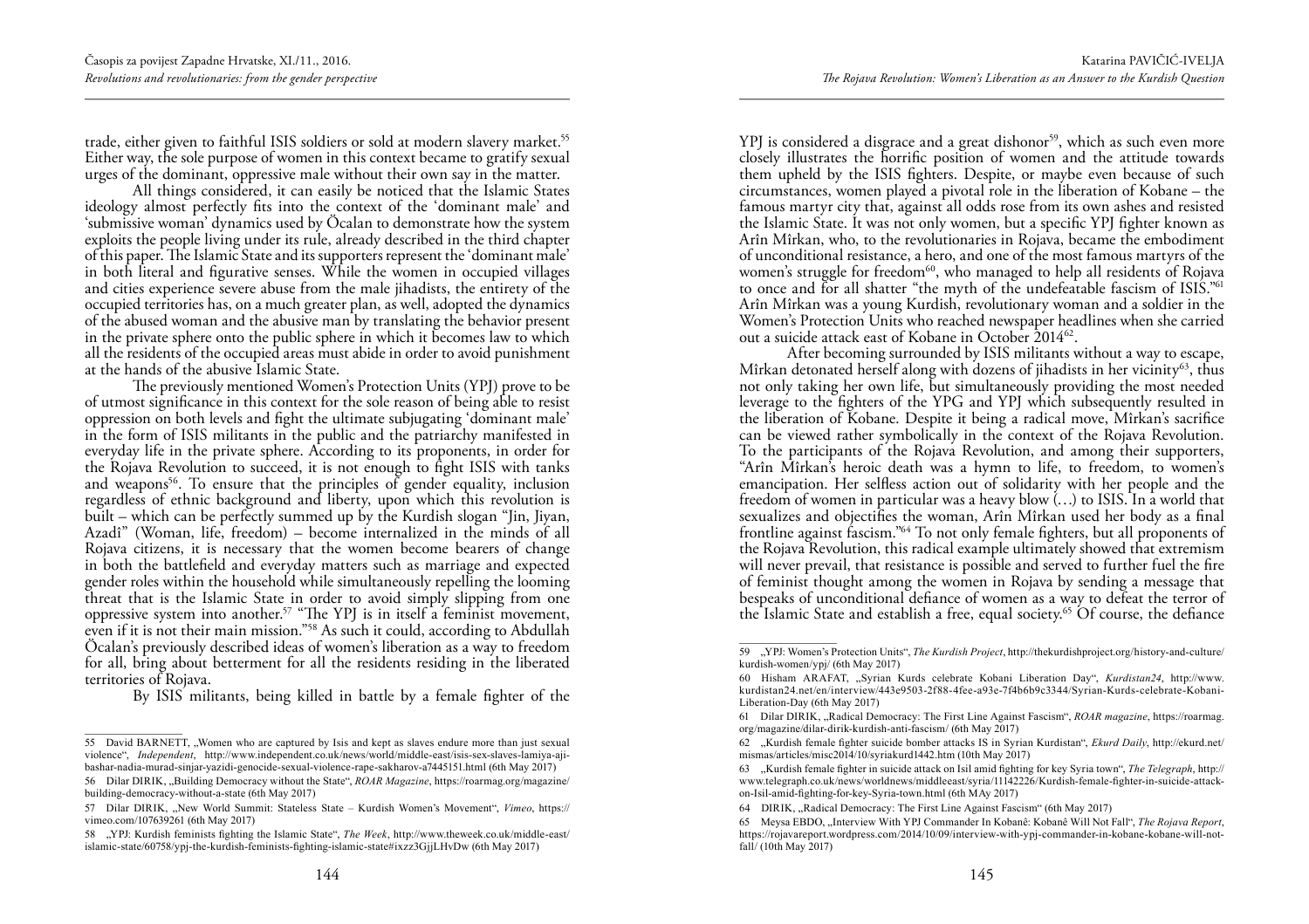in question is able to be realized in much less extreme ways, such as making women seen in all areas of life, establishing structures of co-presidency (one man and one woman sharing the presidential position) $66$  and even excluding men with a history of domestic violence from various organizations.<sup>67</sup>

Furthermore, the death of Arîn Mîrkan can also be interpreted as a break from the 'dominant male' – 'subjugated woman' dynamics in public and private spheres, out of one's own free will, represented on a smaller scale. "In Rojava, especially in the battle for Kobanê there is a collision of two ideologies, two worldviews, two visions of the future that clash with each other. The one has the freedom of women as the center-point, the other their enslavement. One has the patriarchal paradigm; the other adheres to women's liberation ideology."68 Arîn Mîrkan in this context, in a way, represents the whole of Rojava under the ISIS terror. The revolutionary women in Rojava adopted that logic by arguing that, if one woman can resist dozens of militants, then many – the YPJ – can resist the entire Islamic State, and if they can resist the IS, then all the citizens in Rojava can tackle the oppressive mentality left behind by both ISIS and decades of other oppressive regimes<sup>69</sup> and finally live a life of freedom and equality designed by their own hand via organizing and exercising their political and civic rights<sup>70</sup>.

However, the road to a life of freedom is all but easy to navigate and the collision between the two main agents in this conflict, the patriarchal mentality and independent women is all but a simple occurrence. The aforesaid can be further explained by taking into account the liberation of Raqqa. The former capital of the Islamic State was liberated on the  $17<sup>th</sup>$  of October 2017 after being under siege since 2014. After 135 days of violent clashes, ISIS militants faced their defeat inside the city.<sup>71</sup> The most notable fact regarding the liberation of the city is the notable role of former sex slaves of ISIS militants. During this military campaign stories of a former sex slave vowed to take revenge on her captors<sup>72</sup> would ever so often be the topic of headlines on various news sites. The stories of these rape survivors standing up to their captors and retaliating for months or even years of horrific abuse seem to represent the uprising of the

'submissive women' against the 'dominant men' in the truest form. According to the YPJ commander Nesrin Abdullah, by liberating Raqqa "Women have freed themselves of the exploitative male regime in political, social, cultural and military aspects, and became a solution to the problems and builder of morals. YPJ has been a hope for all the women of Syria during the Raqqa campaign, defending women from Kurdish, Arabian and other nations and all religions and planting seeds of brotherhood among peoples. [They] inflicted the heaviest blow on the gangs here which they called their capital. With this struggle, [they] emancipated and glorified the trampled honor of Ezidi women. [They] have emancipated thousands of captive Ezidi women and children.<sup>73</sup>

Even though the aforementioned may hold true in the context of the future of Rojava and the entire Syria to a certain extent, it is impossible to claim that the collision between the women and the patriarchy ended and the women have won and been fully emancipated. ISIS may have been defeated in Raqqa, but it is still undeniable that the battle claimed numerous lives and the victory left the city in ruins. This image can serve as simple analogy for the potential post-revolution society in Rojava. The collision of these two opposing ideologies, one patriarchal and another radically feminist, may too result in just that – a society in ruins. In order to create anew it is important to tear down the remnants of the old system. The armed struggle is just the beginning, but as long as it occurs only in wartime, so is the social revolution. In order for a revolution to be successful it must be maintained and a clearly defined solution to previously existing problems must be offered in practice adequate for implementation during peace-time. Its proponents must continue actively working on rebuilding and improving the society in the civilian sphere through, in this case, the establishment of institutions intent on promoting women's rights through education in Jineology<sup>74</sup> and ensuring equality. In words of Abdullah Öcalan: "It is the fundamental mission of the new leadership to provide the power of intellect and will needed to attain the three aspects crucial for the realization of a democratic modernity system: a society that is democratic as well as economically and ecologically moral. To achieve this, we need to build a sufficient number of academic structures of appropriate quality. It is not enough to merely criticize the academic world of modernity– we have to develop an alternative. These alternative academic units should be constructed according to the priorities and the needs of all the societal areas, such as economy and technology, ecology and agriculture, democratic politics, security and defense, culture, history, science and philosophy, religion and arts. Without a strong academic cadre, the elements of democratic modernity cannot be built."75 If such actions are not undertaken the 'ruins' of the society

<sup>66</sup> Meral DUZGUN, "The Kurdish Women's Movement: Challenging gendered militarization and the nation-state", PhD dissertation, University of Westminster, 2014.

<sup>67</sup> Dilar DIRIK, "What is Kurdistan for Women", *Links,* http://links.org.au/node/4109 (6th May 2017) 68 Meral ÇIÇEK, "Why the Rojava Revolution is a Women's Revolution", *Women in War*, http://www.

womeninwar.org/wordpress/wp-content/uploads/2015/08/Beirut/4/Meral%20Cicek.pdf (10th May 2017) 69 Meysa EBDO, "Interview With YPJ Commander In Kobanê: Kobanê Will Not Fall", The Rojava Report, https://rojavareport.wordpress.com/2014/10/09/interview-with-ypj-commander-in-kobane-kobane-will-notfall/ (10th May 2017)

<sup>70</sup> Ruken ISIK, "Kurdish Women Struggle for a Next System in Rojava", *The Next System*, http://thenextsystem. org/kurdish-women-struggle-for-a-next-system-in-rojava-kurdistan-northern-syria/ (12th May 2017)

<sup>71</sup> GREEN LEFT, "Raqqa liberated: 'We dedicate this to all women'", *Green Left*, https://www.greenleft. org.au/content/raqqa-liberated-%E2%80%98we-dedicate-all-women%E2%80%99 (23rd November 2017)

<sup>72</sup> Julian ROBINSON, "Yazidi sex slave kidnapped by ISIS vows to 'take revenge' on brutes who tortured her after joining all-female militia to fight in Syria", *Daily Mail*, http://www.dailymail.co.uk/news/ article-4713844/Yazidi-sex-slave-kidnapped-ISIS-vows-revenge.html (23rd November 2017)

<sup>73</sup> GREEN LEFT, "Raqqa liberated: 'We dedicate this to all women'", *Green Left*, https://www.greenleft. org.au/content/raqqa-liberated-%E2%80%98we-dedicate-all-women%E2%80%99 (23rd November 2017)

<sup>74</sup> Fidan ABDULLAH, Hamreen SEIKHO, "Jinology is taught at Afrin high schools", http://en.hawarnews. com/jinology-is-taught-at-afrin-high-schools/ (23rd November 2017)

<sup>75</sup> ÖCALAN, *Liberating Life: Woman's Revolution,* 59.